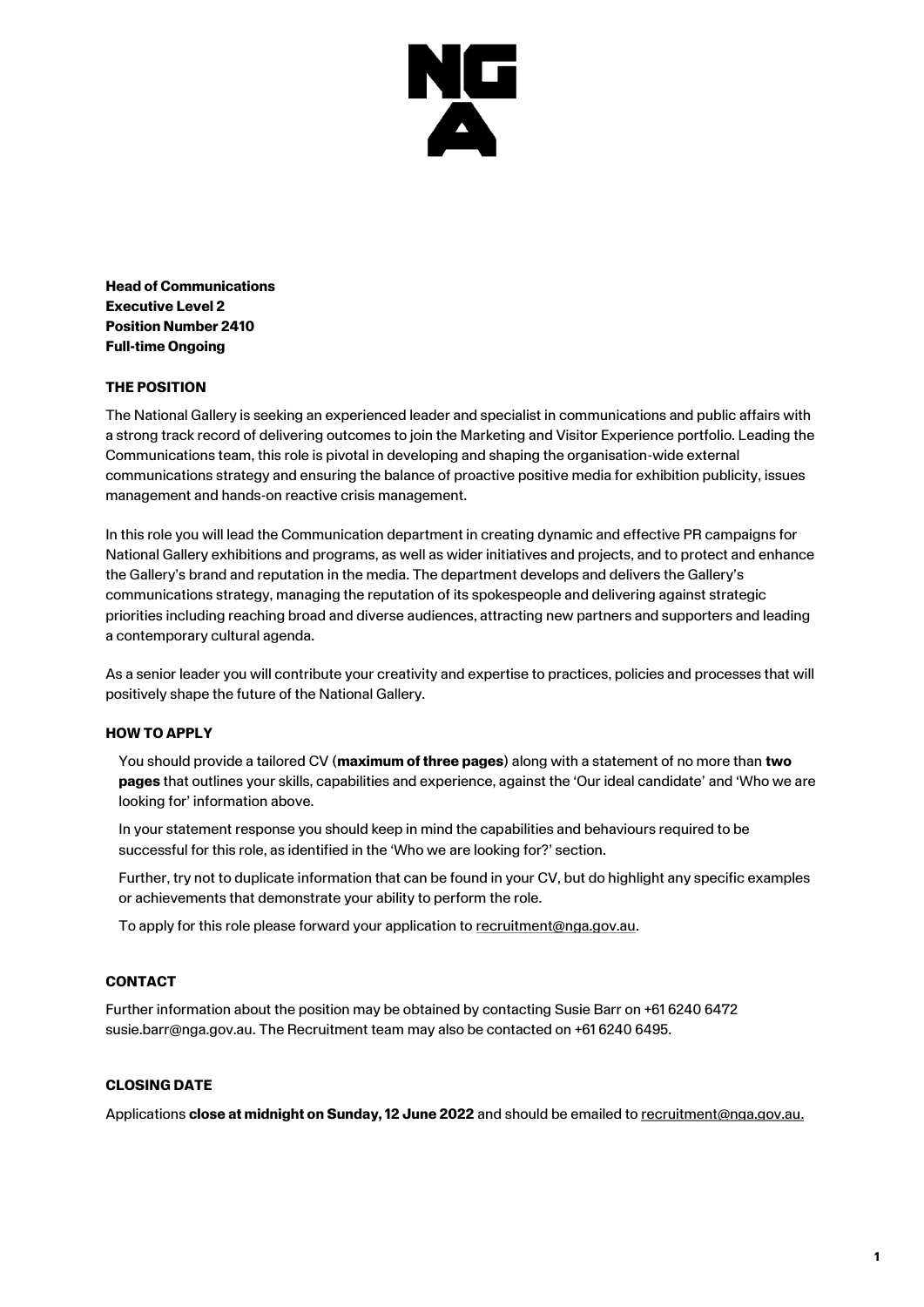| Position title                | <b>Head of Communications</b>                                                                 |
|-------------------------------|-----------------------------------------------------------------------------------------------|
| Position number               | 2410                                                                                          |
| <b>National Gallery level</b> | <b>Executive Level 2</b>                                                                      |
| Department                    | <b>Communications and Content</b>                                                             |
| Portfolio                     | Marketing, Communications and Visitor Experience                                              |
| Employment type               | <b>Full-time Ongoing</b>                                                                      |
| Immediate supervisor          | Assistant Director Marketing, Communications and Visitor Experience                           |
| Direct reports                | <b>Communications Manager, EL1</b>                                                            |
|                               | Communications Officer, NGA 4                                                                 |
| <b>Position location</b>      | National Gallery, Parkes, Kamberri/Canberra                                                   |
| Requirements                  | Australian Citizenship (waived only in exceptional circumstances)                             |
|                               | National criminal history check                                                               |
|                               | Pre-employment medical                                                                        |
|                               | Probation                                                                                     |
|                               | Relevant qualifications in the communications field or equivalent experience is<br>essential. |

## **ABOUT THE GALLERY**

The National Gallery is one of Australia's leading visual arts institutions. The Gallery is based in Canberra and is a vital part of the Australian cultural landscape. Our Purpose is to collect, preserve, promote and share the national collection of art. The Vision of the National Gallery is to inspire creativity, inclusivity, engagement and learning through artists and art. Our Mission is to lead a progressive national cultural agenda by championing art and its value in our lives. Our Values include excellence, creativity, courage, respect, and accountability.

## **WORKING AT THE GALLERY**

When you work at the National Gallery you will be exposed to some of the world's leading Australian and international art and artists. We are located in the parliamentary triangle on the waterfront and your lunchtimes can be spent in our beautiful sculpture garden or around Lake Burley Griffin.

We support flexible working practices, including working from home, and you will have access to low-cost, onsite car parking.

The National Gallery is committed to the health, safety and wellbeing of our people and we expect our people to share this commitment and work safely at all times.

We value the contribution that a diverse workforce brings and encouraged from a diverse background to apply. This might include identifying as First Nations peoples, people with a disability, culturally and linguistically diverse people and LGBTQIA+ people.

## **OVERVIEW OF THE ROLE**

The National Gallery is seeking an experienced leader and specialist in communications and public affairs with a strong track record of delivering outcomes to join the Marketing and Visitor Experience portfolio. Leading the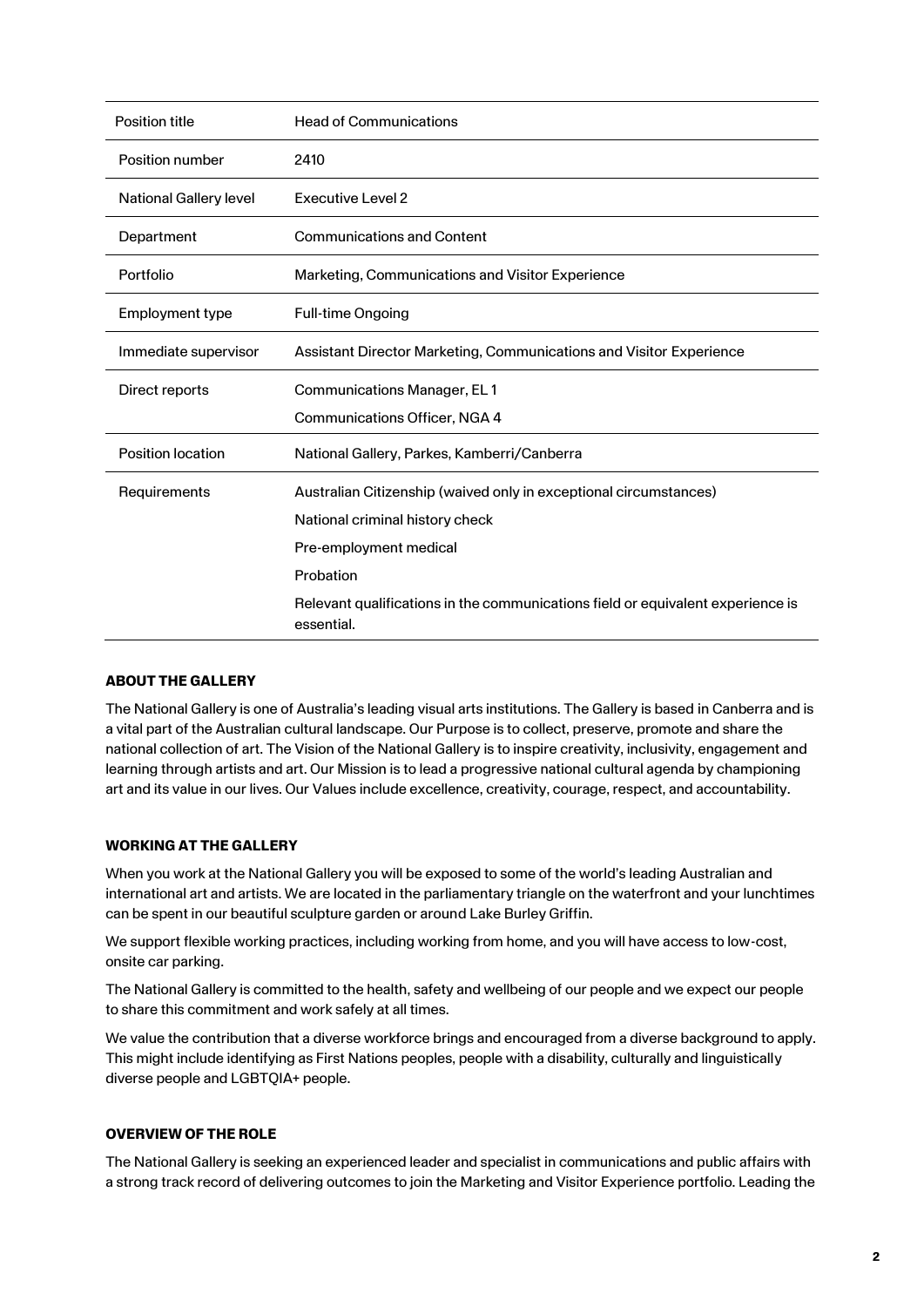Communications team, this role is pivotal in developing and shaping the organisation-wide external communications strategy and ensuring the balance of proactive positive media for exhibition publicity, issues management and hands-on reactive crisis management.

In this role you will lead the Communication department in creating dynamic and effective PR campaigns for National Gallery exhibitions and programs, as well as wider initiatives and projects, and to protect and enhance the Gallery's brand and reputation in the media. The department develops and delivers the Gallery's communications strategy, managing the reputation of its spokespeople and delivering against strategic priorities including reaching broad and diverse audiences, attracting new partners and supporters and leading a contemporary cultural agenda.

As a senior leader you will contribute your creativity and expertise to practices, policies and processes that will positively shape the future of the National Gallery.

# **OUR IDEAL CANDIDATE**

To be successful in this role you will have a passion for art and culture and have significant expertise and experience in the development and delivery public relations and communication strategies. You will be a skilled leader who is resilient operating in a creative, dynamic and fast-paced work environment. You will exemplify the National Gallery's values and engender a culture of achievement, collaboration and agility. You are selfaware, encouraging and respectful of the diversity of ideas and perspectives that defines the National Gallery's workforce.

You are able to deliver under pressure, manage competing priorities and respond quickly and flexibly to change. You will ensure that the National Gallery's communication is clear and consistent with a strategic focus on our diverse stakeholders, both internal and external. Your strong communications experience means you are skilled at managing and shaping perceptions through messaging. Your written skills are impeccable, and you use your demonstrated creativity, collaboration, communication and interpersonal skills to influence and drive results.

## **WHAT WILL YOU DO**

In accordance with the EL2 Work Level Standards you will:

- Provide high-level leadership in the development, management and operation of the Communications and Public Affairs function ensuring alignment with the National Gallery's objectives and financial imperatives.
- Work proactively to develop and implement innovative strategies that optimise and broaden the National Gallery's profile and brand throughout Australia and internationally.
- Lead the Communications team in developing and executing the communications strategy; ensuring the balance of proactive positive media across a wide range of the Gallery's operational areas including exhibitions, acquisitions, conservation, publishing, education, corporate partnerships and private giving, and ensuring the continued development and growth of the National Gallery's brand, profile and positive reputation.
- Provide high-level advice and support to the Assistant Director and Director in the development and delivery of issues management and crisis communications strategies.
- Work closely with the Directorate, Governance team and external PR consultants to manage corporate issues relating to the Gallery, including responsibility for media liaison, briefing and advising spokespeople, briefing internal staff, and acting as a spokesperson for the media when necessary.
- Build and maintain excellent relationships with journalists and media contacts, tourism and government partners, working collaboratively and effectively to ensure the National Gallery's positive reputation.